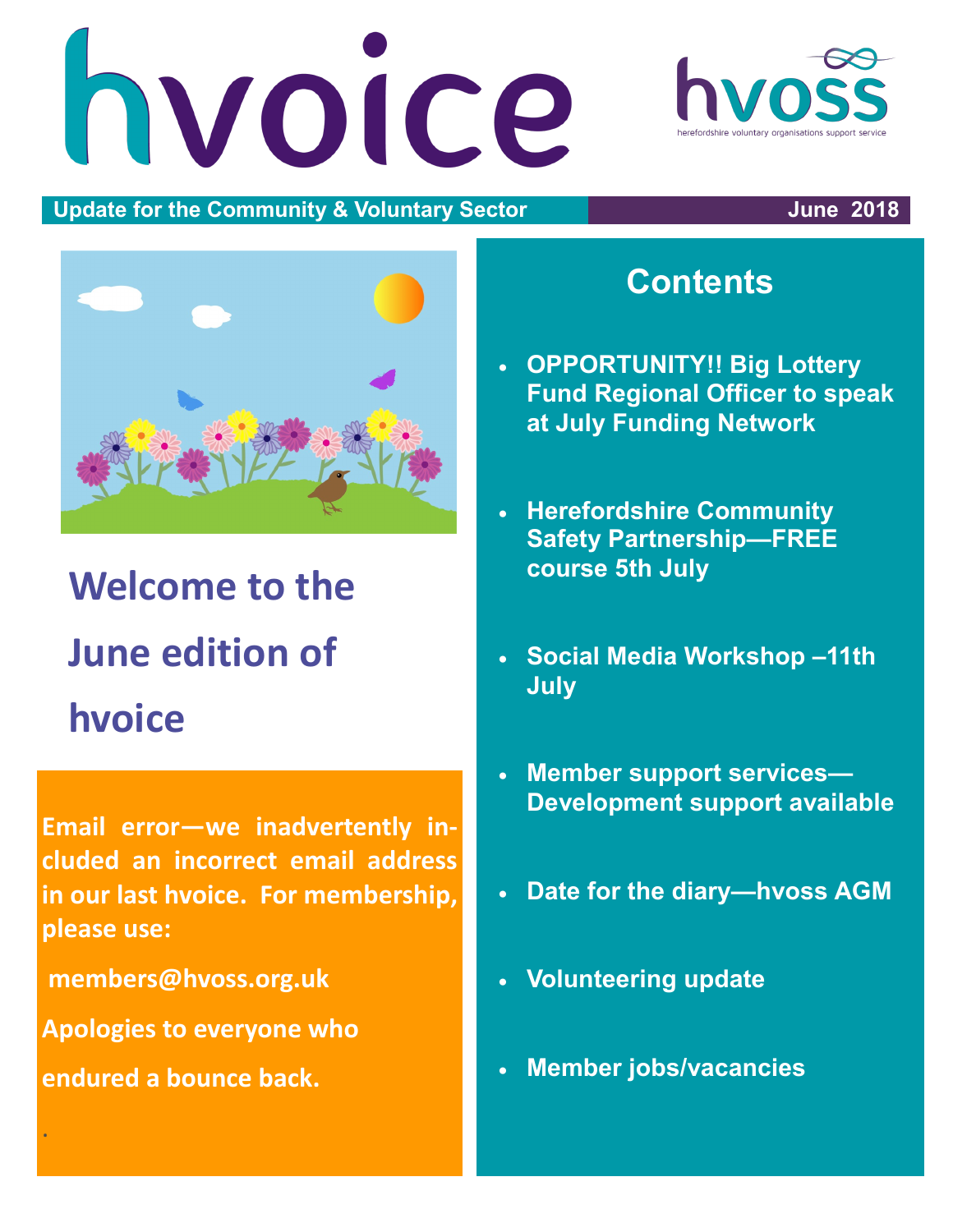# **FREE Funding Network Big Lottery Fund Regional Officer 2nd July (2.30p.m – 4.30p.m—Kindle Centre)**

 We are delighted to announce **Lynne Carney, Funding Officer from The Big Lottery** will be our guest speaker . Lynne will provide an update on Lottery funding priorities and programmes, and how to apply. Come along with colleagues to share your fundraising experiences and needs and to ask questions. Pease book your place with Joy Harvey on 01432 343932 or joy.harvey@hvoss.org.uk to avoid disappointment.

# **FREE Social Media Workshop 11th July (12—2.30p.m starting with free buffet)**

. In partnership with Fastershire this workshop will provide an opportunity to improve your social media presence, raise your profile and increase awareness of the work your organisation does in Herefordshire. We need to know how many to cater for so please let Joy know if you and/or your colleagues want to attend.

**We are developing a series of events/clinics, just for members, for later in the summer. If there are some subjects that would be really useful for you/ your organisation, please let us know.** 

**If your organisation is not a member, our rates start from as little as £30 if you have no paid staff.**

**Click here to see what the benefits of membership are. [http://](http://www.hvoss.org.uk/membership/membership-benefits.aspx) [www.hvoss.org.uk/membership/membership-benefits.aspx](http://www.hvoss.org.uk/membership/membership-benefits.aspx)**.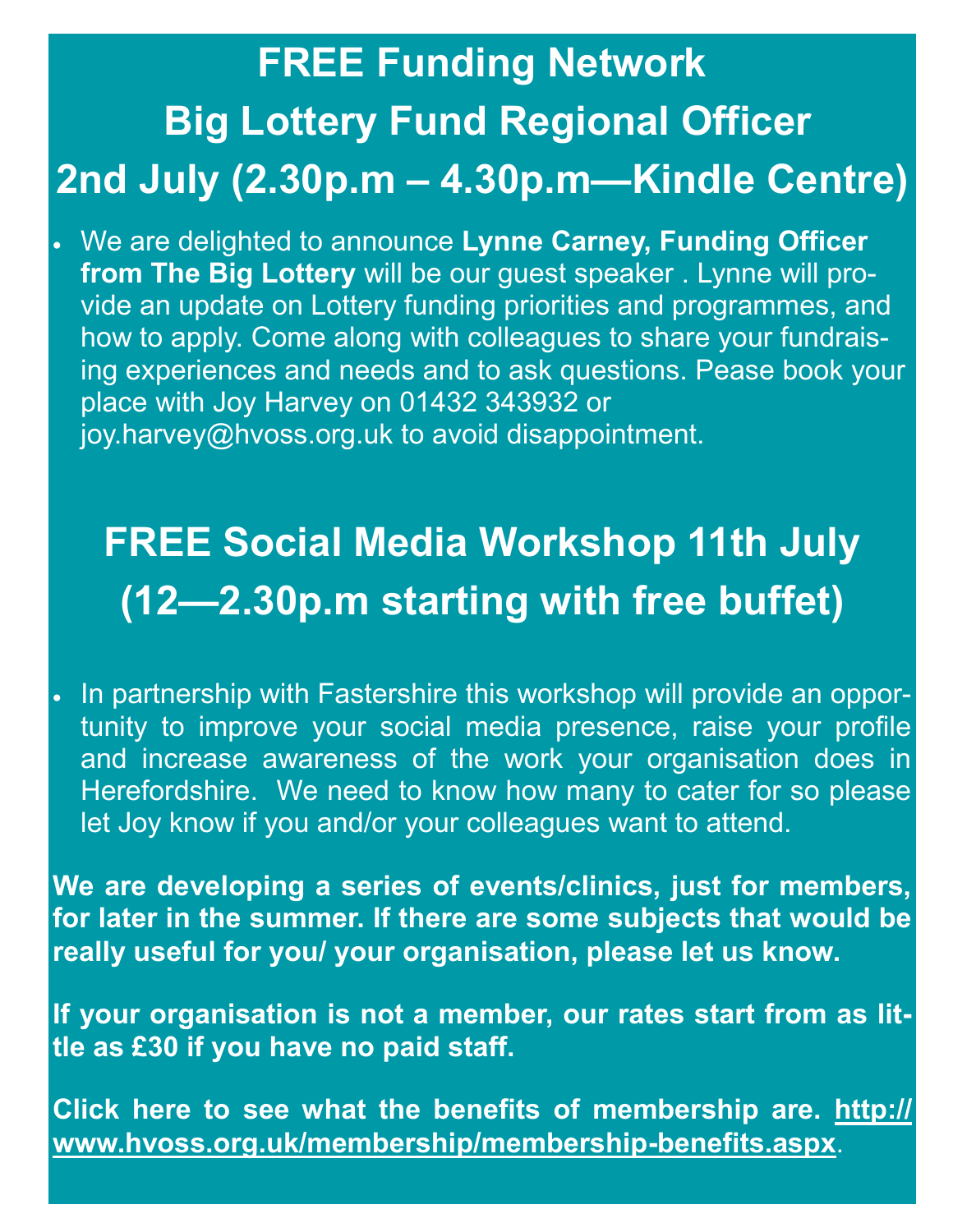# **Community Volunteering Projects**

**We know a few local businesses and organisations that offer their staff the chance to volunteer during working hours and they are seeking things to do.**

**Currently only 2 community centres have come forward to take advantage of this offer of supported volunteering.**

**So, if your charity, community group or voluntary organisation has a project and could do with a few more hands—perhaps painting, tidying up a vegetable plot or garden area, please get in touch and we will connect you.** 



#### **DATE FOR YOUR DAIRY..............**

# **Hvoss AGM—14th November 2018**

## **'Showcasing members success'**

**The hvoss AGM will take place on Wednesday 14th November in Hereford. Once again we are keen to showcase the work of hvoss members. If you are a member and would like a brief 5 minutes slot to promote your activities to others in the hvoss network, we would be pleased to discuss this opportunity with you. Please contact Will Lindesay, Chief Executive on 01432 343932.**

**An update on hvoss activities and achievements 2017/18 will also be provided. As a membership organisation, locally accountable to the voluntary and community sector, we will also be asking you to inform our future plans and priorities.**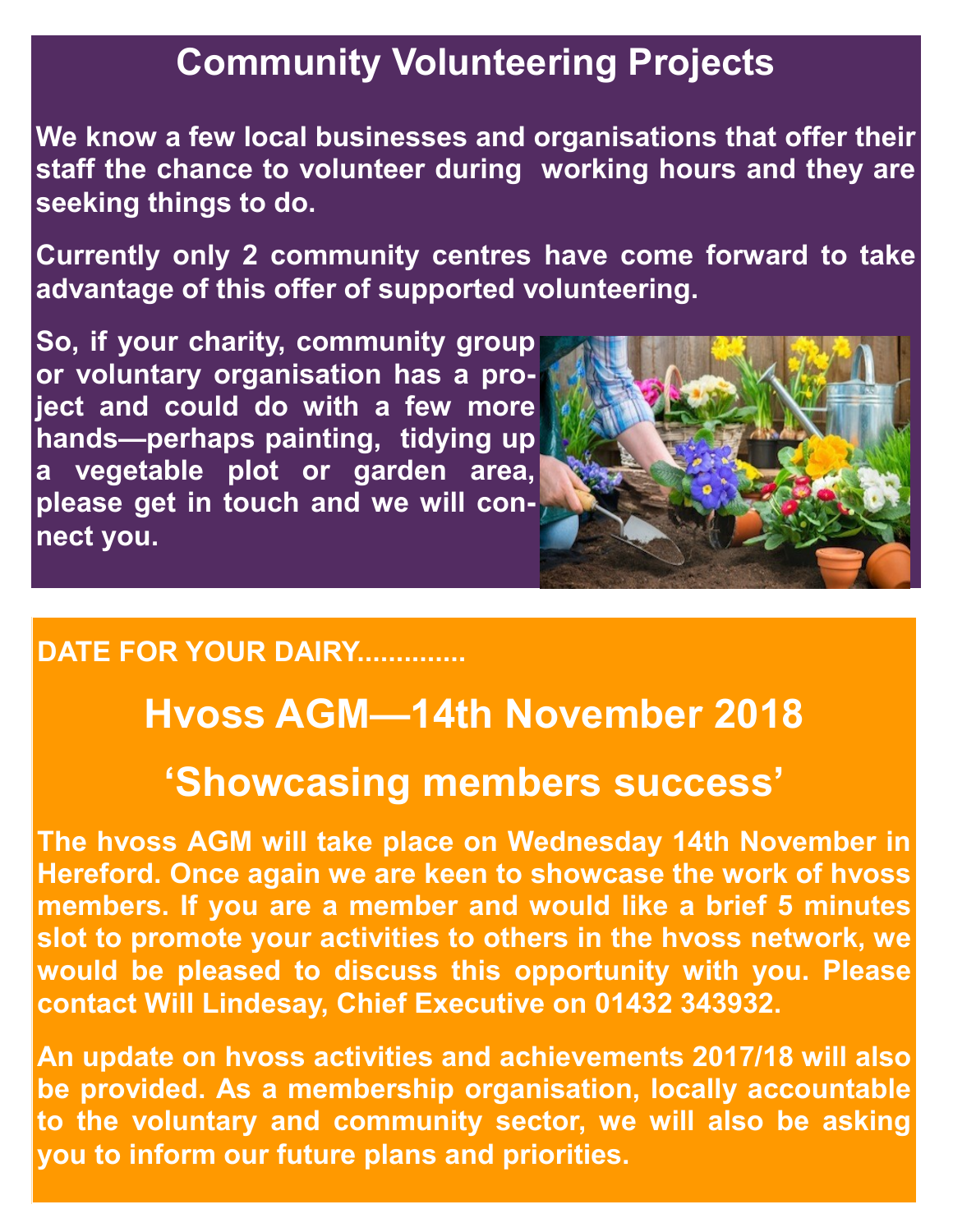## **hvoss Seminars, Workshops & Networking events**

#### **Members Only—Booking required**

Aug DTBC GDPR Clinics with Rebecca Hardy of Kidwells Law. Contact Joy Harvey on 01432 343932 to book your FREE 1:1 session

#### **OPEN events —Booking required**

- 2 July Big Lottery Funding Network—Lynne Carney—All welcome 2.30 —4.30pm
- 11 July Fastershire—Social Media for VCS organisations 12—2.30pm
- TBC Adult Safeguarding Policy & Procedures for Charities & Volunteers 2—4pm. Contact us to express your interest

#### **External Events**

24 June Violeta Tzavo Museum open day

29 June Ledbury Poetry Festival until 8 July

5 July Working to STOP Female Genital Mutilation (FGM), Honour Based Violence (HBV) & Forced Marriage (FM) 10a.m —1p.m (FREE course)

15 Sept Reach Out event for charities & VCS sector, High Town

In September, we have the opportunity to run a training day on **Governance.**  Topics to be covered could include running effective meetings, roles and responsibilities of trustees, developing longer terms plans. Please contact Will or Joy on 01432 343932 to express an interest and for further details.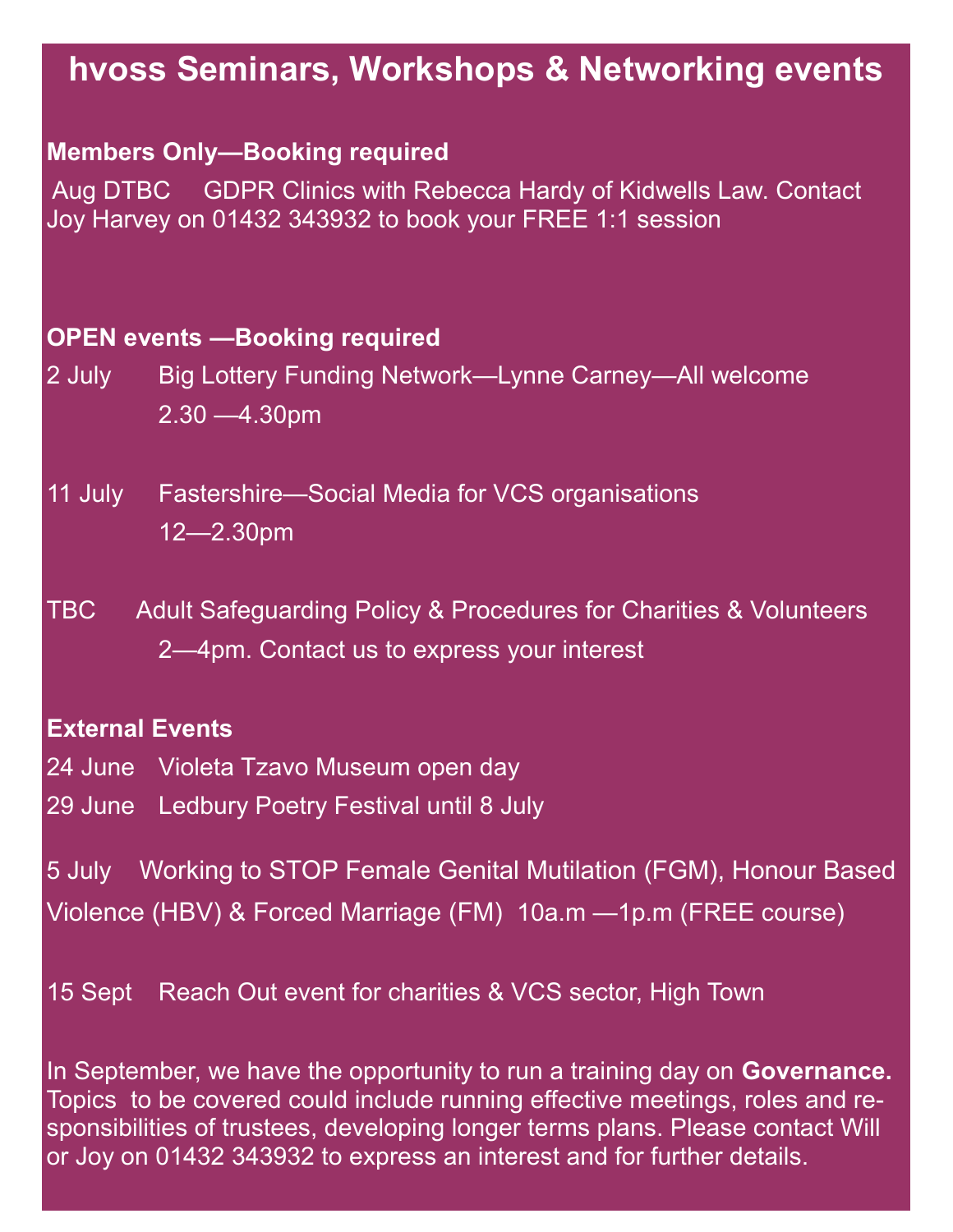**As I write this, on World Refugee Day, I am very grateful to live in Herefordshire.**

**It is something to be very proud of: that our community understands that to leave one's home, town and country with only what you can carry and head into the unknown, whilst everything you have loved is destroyed, is not a choice.**

**The skills and knowledge that come with these arrivals are the skills we as a community need - nurses and doctors as well as teachers. To enable a transition from being 'a refugee' or 'asylum seeker' to ' nurse' or 'teacher' they need just two things from us: Acceptance and Support.**

**Herefordshire City of Sanctuary is a new organisation that is organising informal community gatherings on Friday mornings from 3rd August. They need volunteers to welcome visitors, make tea/coffee, help with English (not classes, just everyday practice) and offer support and by doing so empower people in to work and thereby contribute to the greater wellbeing of the county.**

**In recent months, hvoss has also been able to support a local community group benefitting refugees and Asylum seekers. This organisations wishes to become a Community Interest Organisation, so hvoss has been supporting their volunteers with their online application to the Charity Commission. Another example of the development role the organisation has been playing in promoting local activities for "public benefit"!**

**The Volunteer Bureau has new volunteering opportunities available for trustees, gardeners, gym buddies, drivers, mentors, bereavement support and fundraisers, along with a selection from the British Red Cross and RSPCA.**

**We are also seeking community projects for organisations to get involved in. The recent collaboration at the Hereford Breast Cancer Haven with Santander Bank has resulted in a peaceful and calm outdoor space for people to gather their thoughts. Volunteering is a powerful gift because it costs nothing, yet creates significant change.**

**If you would like to have an informal discussion about volunteering, please contact me on 01432 343932 or email [volunteer@hvoss.org.uk.](mailto:volunteer@hvoss.org.uk) If you want to register for free on our volunteering site please go to [www.hvoss.org.uk](http://www.hvoss.org.uk) and click on the" I want to Volunteer" button at the foot of the home page.**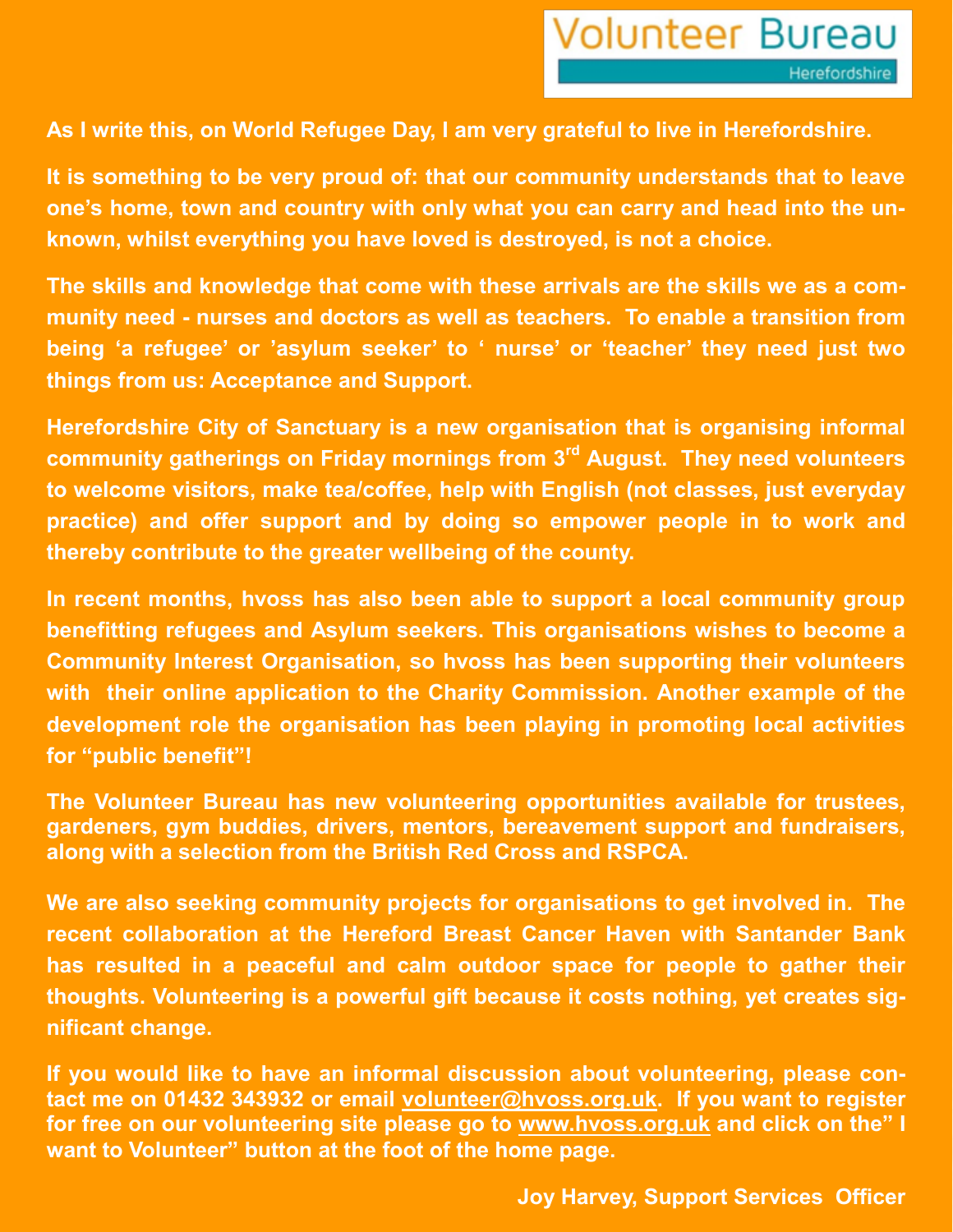# **Herefordshire Community Safety Partnership**

#### **FREE Course!**

- **Working to STOP Female Genital Mutilation (FGM), Honour Based Violence (HBV) & Forced Marriage (FM)**
- **Herefordshire Community Safety Partnership has organised a FREE to attend course on 5th July 10a.m -1p.m @ The Kindle Centre, Hereford.**
- **Attendance at this seminar will give you an insight and understanding behind disturbing facts and figures relating to, HBV, FGM,& FM.**
- **You will learn and understand the nature and prevalence of HBA/V, FGM and FM nation-wide**
- **Develop methods to strengthen awareness and inform victims on their legal rights and support**
- **Explore successful campaigns and educational programmes raising awareness of HBA/V**
- **Debate how to find the balance between addressing issues of cultural sensitivity and taking a zero tolerance approach to illegal practices**
- **Learn about evidence based best practice on what works to protect victims of FM, FGM and HBA/V and prosecute perpetrators**
- **Understand the role of the education sector in safeguarding young people and empowering them to challenge harmful traditional practices**
- **Analyse how the police can be better trained to identify victims and improve the recording and handling of HBA/V crimes**
- **Further information on the course content and outcomes can be found [here.](http://www.hvoss.org.uk/media/74065/FGM-HBV-FM-5-7-18-publicity-Flyer.pdf)**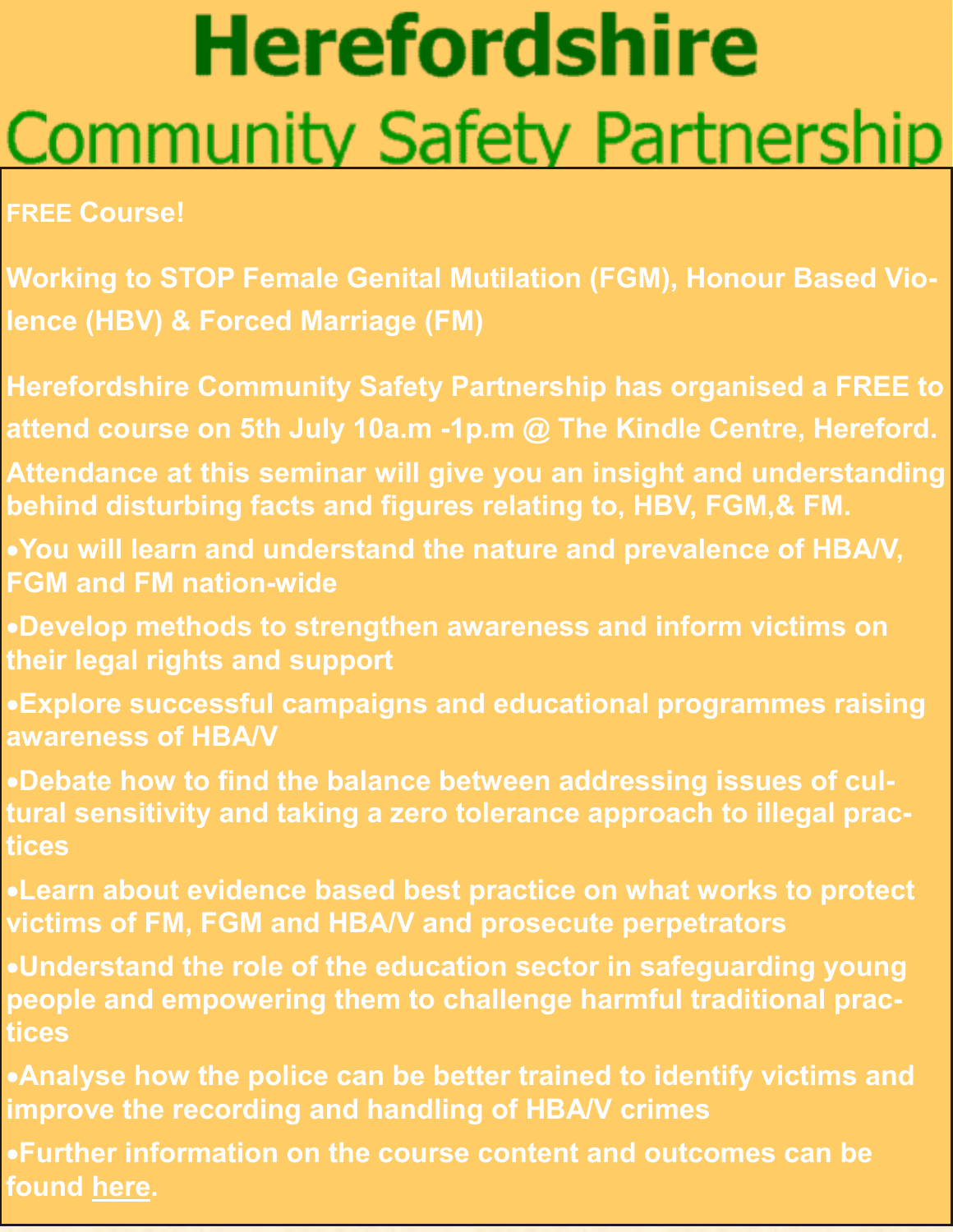#### **A hvoss Expert Pool.........**

#### **Promoting co-operation & local support**

Here at hvoss we are in the process of developing what we are calling an 'Expert Pool' of resources and skills to develop our future support services for our membership. In the face of the external funding pressures our idea is to co-operate and share resources wherever we can do so**. One** area where we have already developed capacity is volunteering within the organisation. We have started to involve volunteers in positive roles including administration and project development. This is already proving beneficial to a number of people and service areas. Another area that is under development is pro bono support from individuals who are keen to contribute proven skills to support others.

We now have a number of people with specialist skills who have kindly agreed to assist hvoss and its members in a voluntary capacity. Tony Featherstone has become a hvoss volunteer and has kindly agreed to: -

#### **Provide general support to hvoss MEMBERS ONLY on short,**

#### **medium and long term facility development plans.**

Therefore, if you own, lease or otherwise occupy a building from which you currently operate and are looking to improve or develop the facility to enhance the service you provide we are happy to explore this, and indeed any areas you would like to discuss. Please contact Will Lindesay, hvoss Chief Executive on 01432 343932 or email will.lindesay@hvoss.org.uk in the first instance . Thank you.